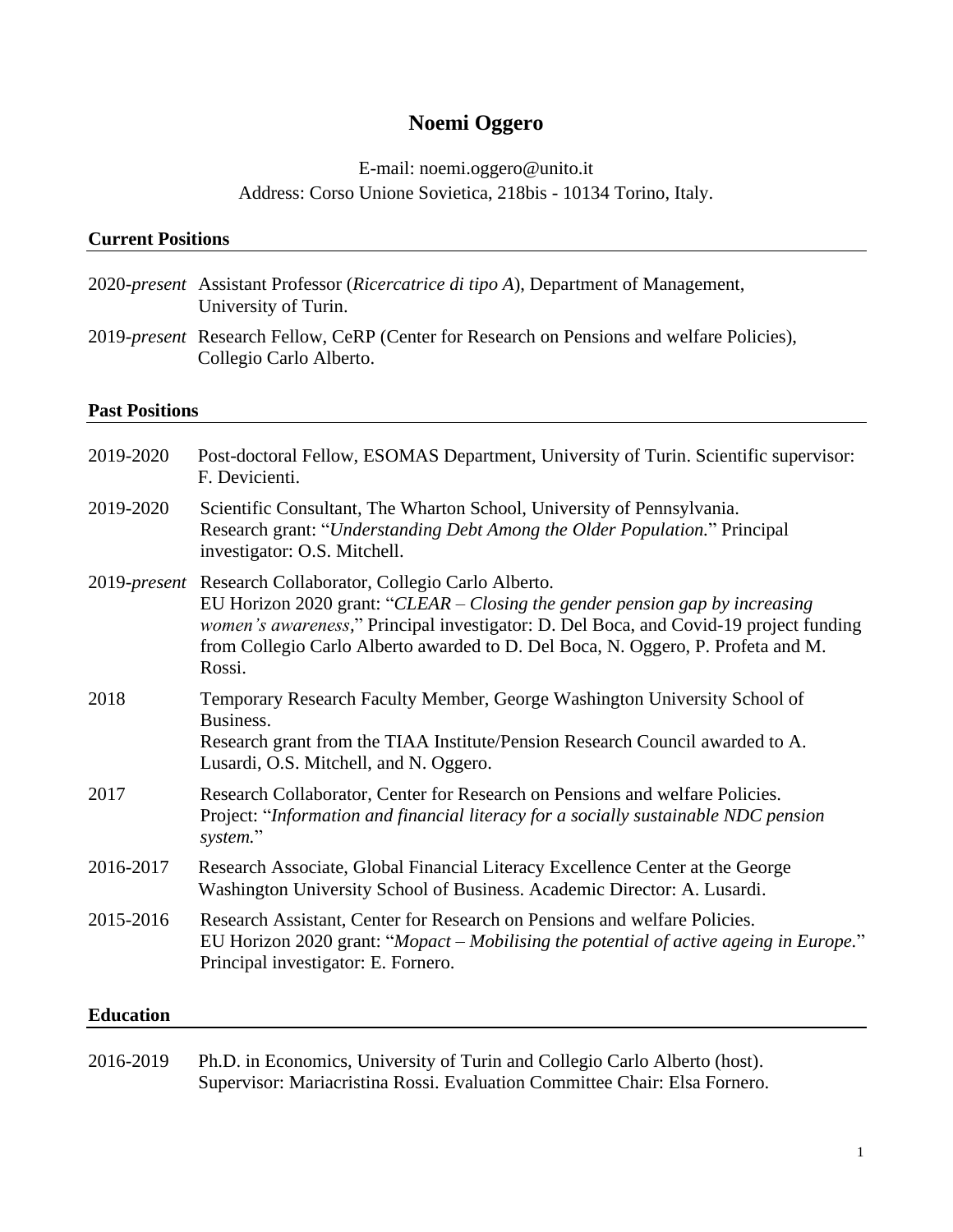- 2014-2015 M.Sc. *summa cum laude* and recommendation for publication (*dignità di stampa*) in Economics, University of Turin.
- 2014-2015 M.A. in Economics, Allievi Honors Program, Collegio Carlo Alberto.
- 2012-2014 B.A. *summa cum laude* in Economics, University of Turin.
- 2013-2014 Allievi Honors Program, Collegio Carlo Alberto.

#### **Publications**

- 2020 "Debt and Financial Vulnerability on the Verge of Retirement." (with A. Lusardi and O.S. Mitchell). *Journal of Money, Credit and Banking*, 52(5), 1005-1034.
- 2020 "Entrepreneurial Spirits in Women and Men. The Role of Financial Literacy and Digital Skills." (with M. Rossi and E. Ughetto). *Small Business Economics*, 55(2), 313-327.
- 2020 "Debt Close to Retirement and Its Implications for Retirement Well-being." (with A. Lusardi and O.S. Mitchell). In: *Remaking Retirement: Debt in an Aging Economy*, eds. O.S. Mitchell and A. Lusardi, 15-34. Oxford, UK: Oxford University Press.
- 2020 "Women's and Men's Work, Housework and Childcare, before and during COVID-19." (with D. Del Boca, P. Profeta, and M. Rossi). *Review of Economics of the Household*, 18(4), 1001- 1017.
- 2020 "The Effects of Pension Information on Individuals' Economic Outcomes: A Survey." (with S. Basiglio). *Economies*, 8(3), 67.
- 2019 "Information and Financial Literacy for Socially Sustainable NDC Pension Schemes." (with E. Fornero and R. Puglisi). In: *Progress and Challenges of Nonfinancial Defined Pension Schemes, Volume 2: Addressing Gender, Administration, and Communication*, eds. R. Holzmann, E. Palmer, R. Palacios, and S. Sacchi, 187-216. Washington, DC: World Bank Publications.
- 2018 "The Changing Face of Debt and Financial Fragility at Older Ages." (with A. Lusardi and O.S. Mitchell). *American Economic Association Papers & Proceedings*, 108, 407-411.

## **Working Papers**

- 2020 ["Understanding Debt in the Older Population."](https://www.nber.org/system/files/working_papers/w28236/w28236.pdf) (with A. Lusardi and O.S. Mitchell). NBER Working Paper No. 28236.
- 2020 ["Pension Information and Women's Awareness."\(](http://ftp.iza.org/dp13573.pdf)with M. Angelici, D. Del Boca, P. Profeta, M. Rossi, and C. Villosio). IZA Discussion Paper No. 13573. *R&R.*
- 2019 ["Retirement Expectations in the Aftermath of a Pension Reform."](https://www.cerp.carloalberto.org/wp-content/uploads/2019/11/WP_197.pdf) CeRP Working Paper No. 197/19. *Under review.*
- 2018 ["Financial Fragility in the US: Evidence and Implications."](https://gflec.org/wp-content/uploads/2018/04/Financial-Fragility-in-the-US.pdf?x98192) (with A. Hasler and A. Lusardi). GFLEC Working Paper No. 2018/1.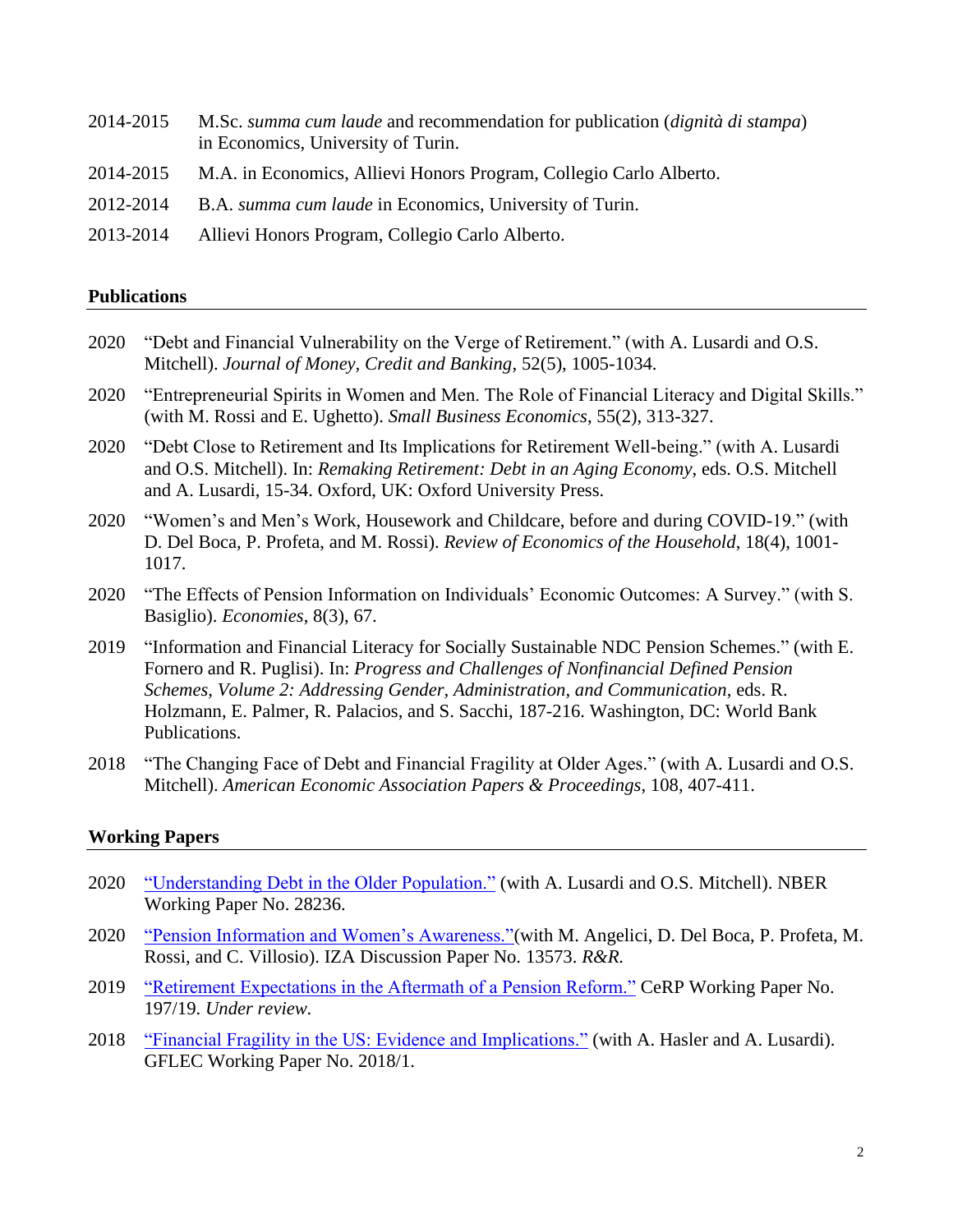### **Work in Progress**

"You can't be what you can't see: The role of gender in the intergenerational transmission of entrepreneurship." (with F. Devicienti, M. Rossi, and D. Vannoni). *Under review.*

"Now More Than Ever: Why Financial Literacy Is a Key Element of post-Covid-19 Recovery." (with E. Fornero and A. Lo Prete).

"To be or not to be an entrepreneur. The interplay between risk attitude, happiness and propensity to become an entrepreneur." (with L. Abrardi and E. Ughetto). *Submitted.*

"Are Women in Politics Role Models for Female Entrepreneurs?" (with G. Falavigna, E. Grinza, and A. Manello).

"Pre- and post- Financial Crisis attitude towards carrying out Related Party Transactions." (with M. Gromis di Trana, F. Bava, and V. Cantino). *Under review.*

#### **Research Reports**

- 2020 "*[Pension information and women's economic outcomes](https://www.carloalberto.org/wp-content/uploads/2020/05/CLEAR-REPORT.pdf)*." (with M. Angelici, D. Del Boca, P. Profeta, M. C. Rossi, C. Villosio). Rome, Italy: Department of Equal Opportunities of the Italian Presidency of the Council of Ministers.
- 2017 "*[Millennials and Financial Literacy: A Global Perspective](http://gflec.org/wp-content/uploads/2017/07/Millennials-and-Financial-Literacy-Research-Paper.pdf?x87657).*" (with A. Lusardi). Washington, DC: GFLEC.
- 2017 "*[The TIAA Institute-GFLEC Personal Finance Index: A New Measure of Financial Literacy.](http://gflec.org/wp-content/uploads/2017/04/TIAA_GFLEC_Report_PFinIndex_final2.pdf?x87657)*" (with A. Lusardi and P. Yakoboski). New York, NY: TIAA Institute.
- 2016 "*[Student Loan Debt in the US: An Analysis from 2015 NFCS Data.](http://gflec.org/wp-content/uploads/2016/11/GFLEC-Brief-Student-loan-debt-1.pdf?x87657)*" (with A. Lusardi and C. de Bassa Scheresberg). Washington, DC: GFLEC.

#### **Teaching**

| 2021      | Co-holder of the course. "Financial Markets and Intermediaries," Bachelor in<br>Economics, School of Management and Economics, University of Turin (course taught)<br>in English). |
|-----------|------------------------------------------------------------------------------------------------------------------------------------------------------------------------------------|
| 2020      | Teaching Assistant. "Financial Markets," Bachelor in Business and Management, SAA<br>School of Management, University of Turin (course taught in English).                         |
| 2020      | Teaching Assistant. "Economia degli Intermediari Finanziari," Bachelor in Business<br>Economics, School of Management and Economics, University of Turin.                          |
| 2019-2020 | Teaching Assistant within the "Excellence project," ESOMAS Department, University of<br>Turin.                                                                                     |
| 2019      | Co-holder of the course. "Quantitative Methods for Research (STATA)," PhD in<br>Business and Management, School of Management and Economics, University of Turin.                  |
| 2017-2020 | Teaching Assistant. "Microeconomics," Bachelor in Business and Management, SAA<br>School of Management, University of Turin (course taught in English).                            |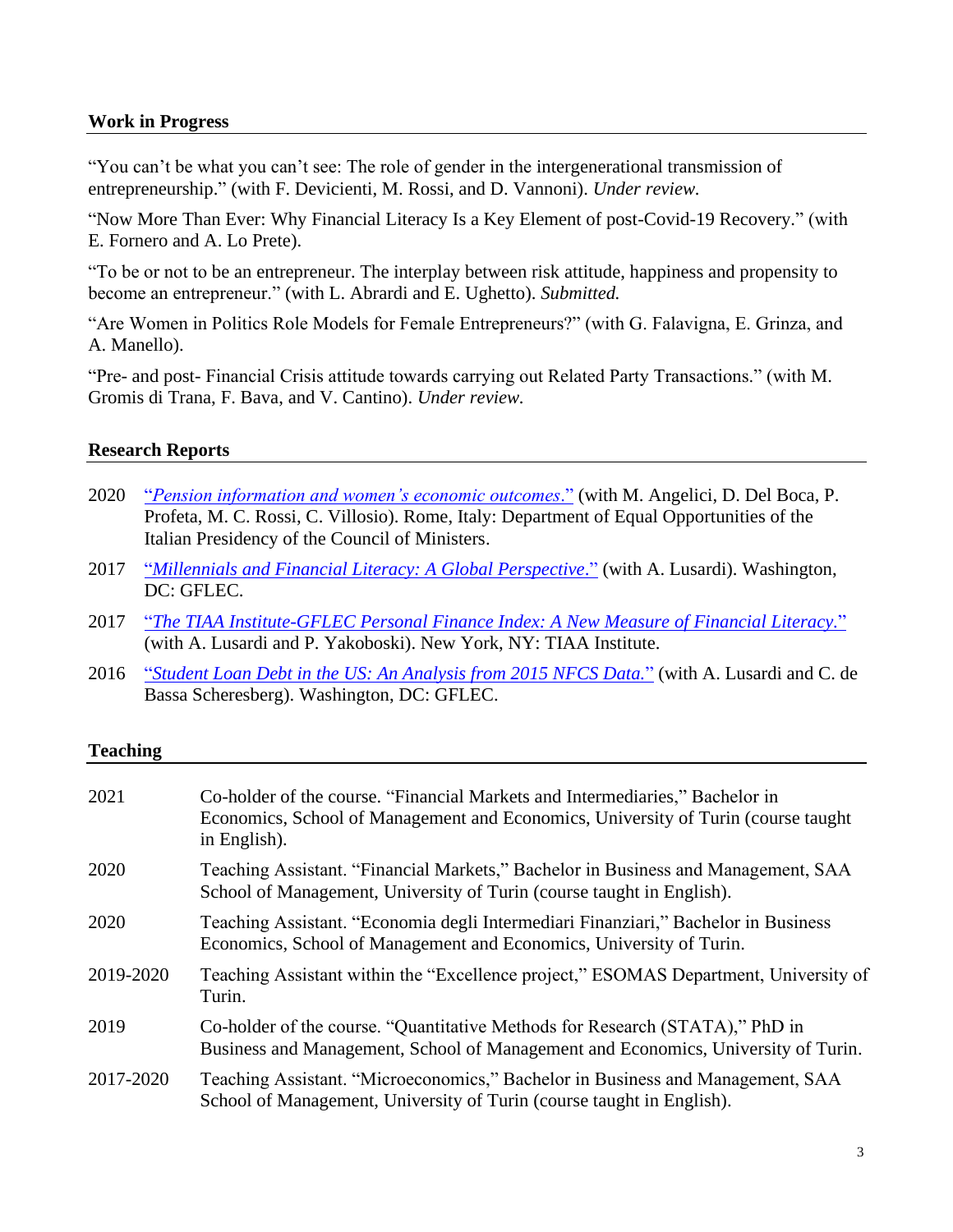2017-2019 Teaching Assistant. "Interpreting the Macroeconomic Scenario," Master in Business Administration, SAA School of Management, University of Turin (course taught in English).

## **Other Activities**

|      | 2020- <i>present</i> Vice President of the board of directors of the foundation "Retirement Home – Ss.<br>Trinità" appointed by the Bank Foundation Cassa di Risparmio di Fossano. |
|------|------------------------------------------------------------------------------------------------------------------------------------------------------------------------------------|
| 2020 | Expert lecturer for the high-school project "PreVisione Economia" by FEduF<br>(Foundation for Financial Education and savings).                                                    |
| 2019 | External expert for the PON high-school project "Cittadinanza Economica" by the<br>European Social Fund.                                                                           |

## **Third Mission**

| 2020 | Articles written for the press: VoxEU.org, Lavoce.info, inGenere, Corriere della<br>Sera – La 27esima ora.                                                                                                                               |
|------|------------------------------------------------------------------------------------------------------------------------------------------------------------------------------------------------------------------------------------------|
| 2020 | Report "Pension information and women's economic outcomes" within the<br>European Program REC – Rights, Equality and Citizenship coordinated by the<br>Dipartimento per le Pari Opportunità della Presidenza del Consiglio dei Ministri. |
| 2020 | High-school project "Previsione Economia" – Financial education project.                                                                                                                                                                 |
| 2019 | High-school project "Cittadinanza Economica" – Financial education project.                                                                                                                                                              |
| 2018 | 11 <sup>th</sup> Vilfredo Pareto Doctorate in Economics (VPDE) Workshop in Economics -<br>Member of the Organizing Committee.                                                                                                            |
| 2018 | Article written for the press: inGenere.                                                                                                                                                                                                 |
| 2017 | 10 <sup>th</sup> Vilfredo Pareto Doctorate in Economics (VPDE) Workshop in Economics -<br>Member of the Organizing Committee.                                                                                                            |

# **Media Coverage**

Research featured in: [Financial Times,](https://www.ft.com/content/02ed48f1-89d0-4953-96eb-443f866d0c3c) [The Washington Post,](https://www.washingtonpost.com/express/wp/2017/04/11/managing-finances-might-be-graduate-students-toughest-test/?noredirect=on&utm_term=.2e1350b927c7) [The New York Times,](https://www.nytimes.com/2017/01/11/business/smallbusiness/for-young-entrepreneurs-college-debts-can-snuff-out-start-up-hopes.html?_r=1) [Forbes,](https://www.forbes.com/sites/elizabethharris/2016/11/14/regrets-high-among-student-borrowers-new-data-says/#5350208d503b) [La](https://d.repubblica.it/life/2018/06/07/news/donne_e_denaro_quanto_ne_sanno_i_giovani_di_finanza_e_come_influisce_sul_divario_di_genere_-4007234/)  [Repubblica -](https://d.repubblica.it/life/2018/06/07/news/donne_e_denaro_quanto_ne_sanno_i_giovani_di_finanza_e_come_influisce_sul_divario_di_genere_-4007234/) D, [USA Today,](https://eu.usatoday.com/story/money/columnist/powell/2018/01/12/robert-powell-how-deal-debt-retirement/988307001/) [VoxEU.org,](https://voxeu.org/article/women-s-work-housework-and-childcare-and-during-covid-19) [Lavoce.info,](https://www.lavoce.info/archives/66645/prima-durante-e-dopo-covid-19-disuguaglianza-in-famiglia/) [Corriere della Sera -](https://27esimaora.corriere.it/20_maggio_12/prima-il-covid-19-sempre-diseguali-383735fa-93d1-11ea-9606-c84daa18e54a.shtml) La 27esima ora, [CNBC,](https://www.cnbc.com/2019/06/25/its-time-for-colleges-to-require-mandated-financial-literacy-courses.html) [Il](https://www.ilmattino.it/primopiano/cronaca/lockdown_casa_famiglia_donne_lavoratrici_squilibri_lavoro_in_piu-5235055.html)  [Mattino,](https://www.ilmattino.it/primopiano/cronaca/lockdown_casa_famiglia_donne_lavoratrici_squilibri_lavoro_in_piu-5235055.html) [The Street,](https://www.thestreet.com/retirement-daily/news-commentary/financial-knowledge-can-limit-debt-exposure-at-older-ages-and-improve-retirement-planning) [Advisor Perspectives,](https://www.advisorperspectives.com/articles/2020/03/02/the-debt-burden-facing-retirees) [MarketWatch,](https://www.marketwatch.com/story/why-debt-can-be-so-dangerous-in-retirement-2017-12-14) [The NBER Digest,](https://www.nber.org/digest/nov17/w23664.shtml) [Bocconi Knowledge,](https://www.knowledge.unibocconi.it/notizia.php?idArt=22111) [Knowledge@Wharton,](https://knowledge.wharton.upenn.edu/article/great-recession-american-dream/) [inGenere,](http://www.ingenere.it/articoli/educazione-finanziaria-millennial) [The Inquirer,](https://www.philly.com/philly/business/boomers-retirement-debt-wharton-olivia-mitchell-20171228.html) [Money Times,](https://moneytimes.com.br/planejamento-financeiro-como-saber-se-voce-precisa-deste-servico/) [ThinkAdvisor,](https://www.thinkadvisor.com/2017/11/24/more-americans-entering-retirement-with-debt-nber/?slreturn=20190408105453) [Markets Insider,](https://markets.businessinsider.com/news/stocks/new-personal-finance-index-identifies-gaps-in-financial-literacy-among-american-adults-1001859116) [NJTV](https://www.njtvonline.org/news/video/new-jersey-ranks-ninth-student-loan-debt/)  [News,](https://www.njtvonline.org/news/video/new-jersey-ranks-ninth-student-loan-debt/) [PRB,](https://www.prb.org/will-more-baby-boomers-delay-retirement/) [CreditCards.com,](https://www.creditcards.com/credit-card-news/infographic-debt-before-retirement-increasing.php) [Nasdaq,](https://www.nasdaq.com/article/carrying-debt-while-approaching-retirement-on-the-rise-cm908352) [Behavioral Scientist,](https://behavioralscientist.org/five-not-eight-round-number-bias-can-reduce-nest-egg/) [Seeking Alpha,](https://seekingalpha.com/article/4165208-pre-retirees-underfunded-overleveraged-financial-advisors-daily-digest) [Benefitspro.com,](https://www.benefitspro.com/2017/11/28/more-americans-are-entering-retirement-with-debt-n/) [Cultweek.](https://www.cultweek.com/pandemia-cura-siccom-che-siamo-donne/)